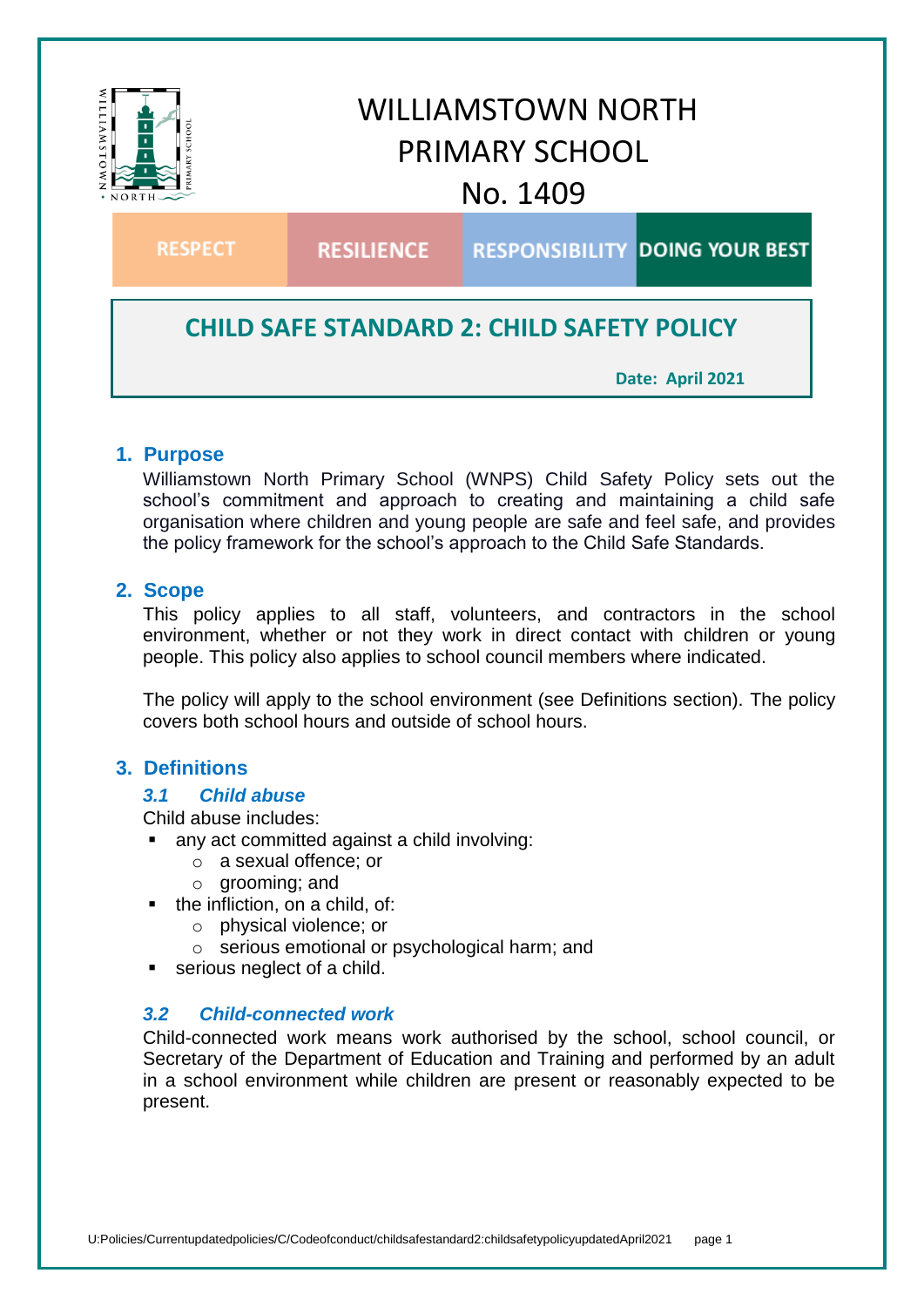### *3.3 Child safety*

Child safety encompasses matters related to protecting all children from child abuse, managing the risk of child abuse, providing support to a child at risk of child abuse, and responding to incidents or allegations of child abuse.

### *3.4 School environment*

School environment means any physical or virtual place made available or authorised by the school for use by a child during or outside school hours, including:

- a campus of the school;
- online school environments (including email and intranet systems); and
- other locations provided by the school for a child's use (including, without limitation, locations used for school camps, sporting events, excursions, competitions, homestays, and other school activities or events).

#### *3.5 School staff*

School staff means an individual working in a school environment who is:

- **EXECUTE:** employed by the Department of Education and Training;
- directly engaged or employed by a school council; or
- a volunteer or a contracted service provider (whether or not a body corporate or any other person is an intermediary).

# **4. STATEMENT OF COMMITMENT TO CHILD SAFETY AND CHILD SAFETY PRINCIPLES**

WNPS is committed to the safety and wellbeing of all children and young people. This will be the primary focus of our care and decision-making.

"The school's approach to creating and maintaining a child safe school environment is guided by our school philosophy and values. Our school vision is 'Williamstown North Primary School's vision is to empower students to reach their personal best and to make a positive difference with their learning*.*' We know children can struggle to achieve their personal best if they are not safe from abuse.

Our School Values guide the decisions and behaviours of all members of our school community, including in relation to child safety:

- Respect for yourself, others and the environment.
- Resilience to stay calm and bounce back
- Responsibility to be relied upon to do the right thing.
- Doing Your Best to learning and achievement.

WNPS has zero tolerance for child abuse.

We are committed to providing a child safe environment where children and young people are safe and feel safe, and their voices are heard about decisions that affect their lives. Our child safe policies, procedures, strategies and practices will be inclusive of the needs of all children, particularly Aboriginal and Torres Strait Islander children, children from culturally and linguistically diverse backgrounds, students in out of home care, international students, children with disabilities, and children who are vulnerable.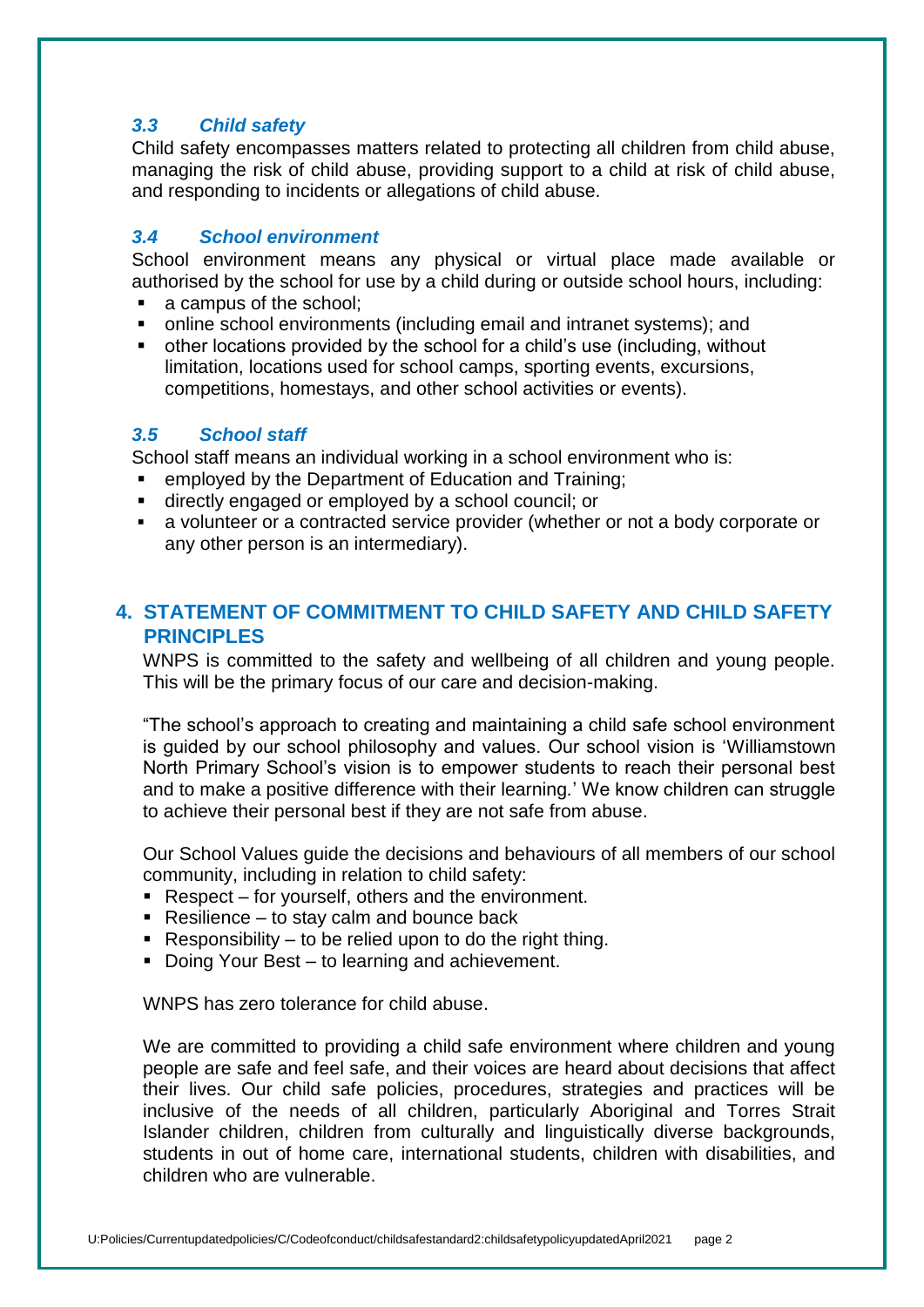Every person involved in WNPS has a responsibility to understand the important and specific role they play individually and collectively to ensure that the wellbeing and safety of all children and young people is at the forefront of all they do and every decision they make.

### **4.1 Child safety principles**

In its planning, decision-making and operations, WNPS will:

- 1. Take a preventative, proactive and participatory approach to child safety;
- 2. Value and empower children to participate in decisions which affect their lives;
- 3. Foster a culture of openness that supports all persons to safely disclose risks of harm to children;
- 4. Respect diversity in cultures and child rearing practices while keeping child safety paramount;
- 5. Provide written guidance on appropriate conduct and behaviour towards children;
- 6. Engage only the most suitable people to work with children and have high quality staff and volunteer supervision and professional development;
- 7. Ensure children know who to talk with if they are worried or are feeling unsafe, and that they are comfortable and encouraged to raise such concerns;
- 8. Report suspected abuse, neglect or mistreatment promptly to the appropriate authorities;
- 9. Share information appropriately and lawfully with other organisations where the safety and wellbeing of children is at risk; and
- 10.Value the input of and communicate regularly with families and carers.

# **5. POLICY**

# **5.1 Strategies to embed a child safe culture**

WNPS culture encourages staff, students, parents and the school community to raise, discuss and scrutinise child safety concerns. This makes it more difficult for abuse to occur and remain hidden.

All child safety documents, including this policy, the [Child Safety Standard 3: Code](https://www.willynthps.vic.edu.au/uploaded_files/media/child_safe_standard_3_updated_29th_april_2021.pdf)  [of Conduct](https://www.willynthps.vic.edu.au/uploaded_files/media/child_safe_standard_3_updated_29th_april_2021.pdf) the school's [Child Safety Responding and Reporting Obligations](https://www.willynthps.vic.edu.au/uploaded_files/media/child_safety_responding_reporting_obligations_updated_april_2021.pdf)  [\(including Mandatory Reporting\) Policy and Procedures,](https://www.willynthps.vic.edu.au/uploaded_files/media/child_safety_responding_reporting_obligations_updated_april_2021.pdf) *[Identifying and](https://www.education.vic.gov.au/Documents/about/programs/health/protect/ChildSafeStandard5_SchoolsGuide.pdf)  [Responding to All Forms of Abuse in Victorian Schools](https://www.education.vic.gov.au/Documents/about/programs/health/protect/ChildSafeStandard5_SchoolsGuide.pdf)* and the [Four Critical Actions](https://www.education.vic.gov.au/Documents/about/programs/health/protect/FourCriticalActions_ChildAbuse.pdf)  [for Schools](https://www.education.vic.gov.au/Documents/about/programs/health/protect/FourCriticalActions_ChildAbuse.pdf) are readily available online, the school website and in hard copy (at the General Office) for all staff and students to read at any time.

Child safety is everyone's responsibility. **All school staff** are required to:

- Act in accordance with the school's Child Safety Code of Conduct, which clearly sets out the difference between appropriate and inappropriate behaviour.
- Act in accordance with the Child Safety Responding and Reporting Obligations (including Mandatory Reporting) Policy and Procedures at all times, including following the [Four Critical Actions for Schools](https://www.education.vic.gov.au/Documents/about/programs/health/protect/FourCriticalActions_ChildAbuse.pdf) where necessary.
- **Undertake annual quidance and training on child safety (as applicable).**
- Act in accordance with their legal obligations, including:
	- o Failure to disclose offence (applies to all adults)
	- $\circ$  Duty of care (applies to all school staff)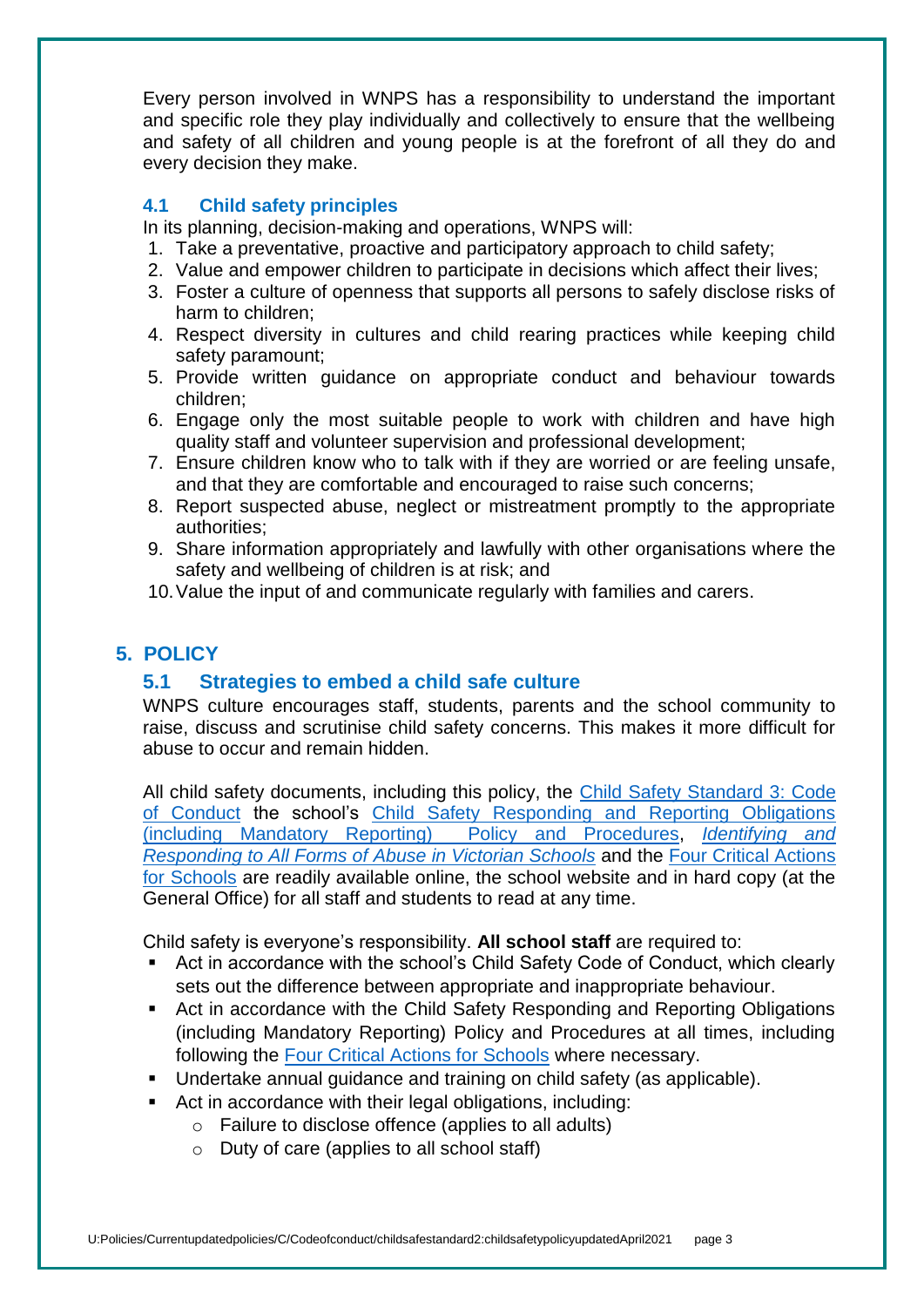- o Mandatory reporting obligations (applies to all mandatory reporters, including teachers, principals, registered psychologists, and registered doctors and nurses)
- o Failure to protect offence (applies to a person in a position of authority within the school)
- o Reportable conduct obligations (applies to all school staff in reporting conduct to the principal/assistant principal, and applies to the principal in reporting to Employee Conduct Branch)
- o Organisational duty of care (applies to the school as an organisation)
- o For more information on these obligations, see Identifying and Responding [to All Forms of Abuse in Victorian Schools.](https://www.education.vic.gov.au/Documents/about/programs/health/protect/ChildSafeStandard5_SchoolsGuide.pdf)

As part of WNPS child safe culture, **school leadership** (including the principal and assistant principals will:

- Consider the diversity of all children, including (but not limited to) the needs of Aboriginal and Torres Strait Islander children, children from culturally and linguistically diverse backgrounds, students in out of home care, international students, children with disabilities, and children who are vulnerable, when implementing the Child Safe Standards
- Ensure that child safety is a regular agenda item at school leadership meetings and staff meetings
- Encourage and enable staff professional learning and training to build deeper understandings of child safety and prevention of abuse i.e. Respectful Relationships
- Ensure that no one is prohibited or discouraged from reporting an allegation of child abuse to a person external to the school or from making records of any allegation. At WNPS we request the principal/assistant principals are notified.

As part of WNPS child safe culture, **school mandatory reporting staff** are required to:

- Complete the Protecting Children [Mandatory reporting and other obligations](http://elearn.com.au/det/protectingchildren/) online module every year.
- Read the school's Child Safety Code of Conduct on induction, and maintain familiarity with that document
- Read the school's Child Safety Responding and Reporting Obligations (including Mandatory Reporting) Policy and Procedures on induction, and maintain familiarity with that document
- Read the school's Child Safety Policy (this document) on induction, and maintain familiarity with that document.

As part of WNPS child safe culture, in performing the functions and powers given to them under the *Education and Training Reform Act 2006*, **school councils and school council members** will:

- Ensure that child safety is a regular agenda item at school council meetings
- Consider the diversity of all children, including (but not limited to) the needs of Aboriginal and Torres Strait Islander children, children from culturally and linguistically diverse backgrounds, students in out of home care, international students, children with disabilities, and children who are vulnerable, when making decisions regarding the Child Safe Standards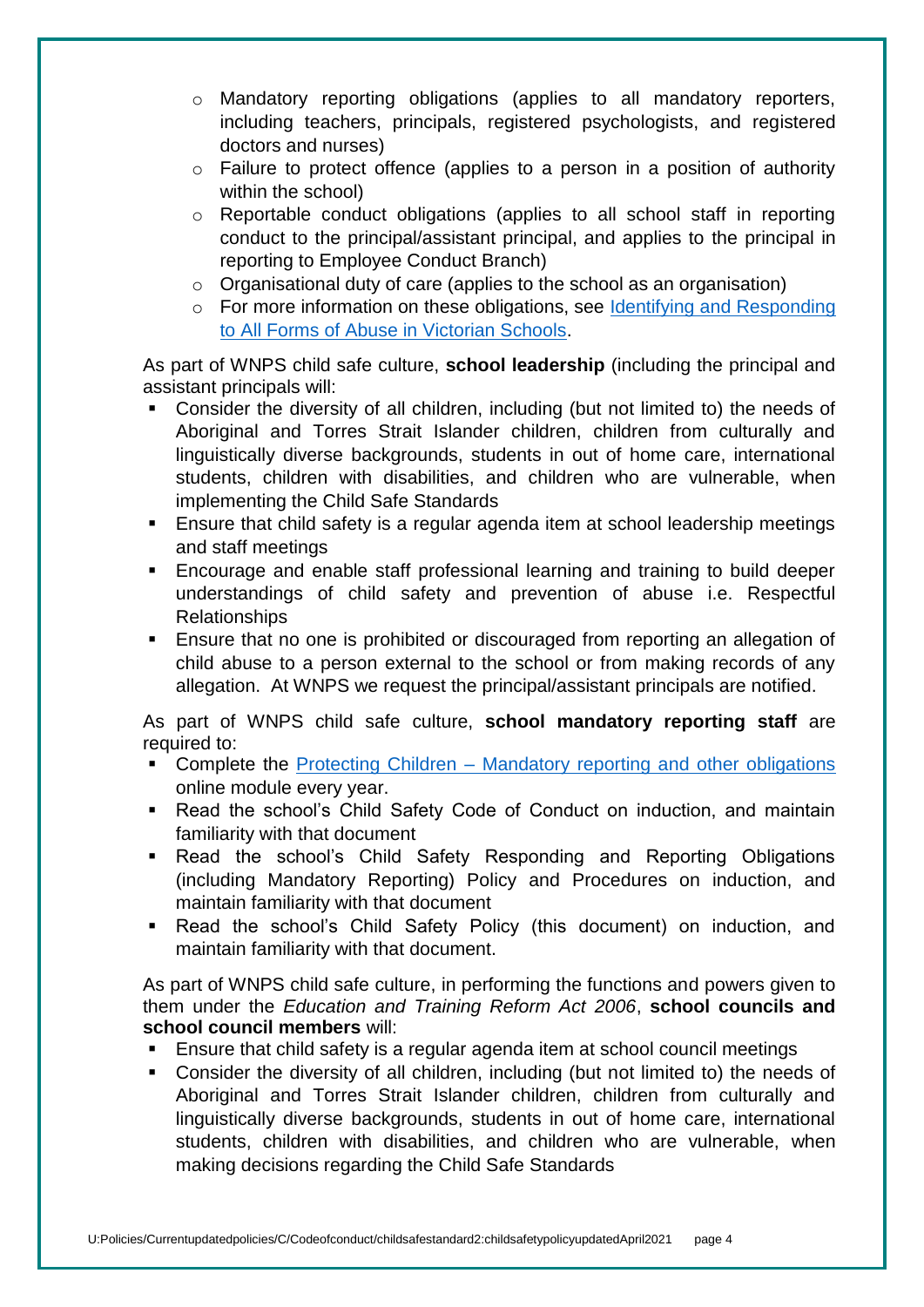- Undertake annual guidance and/or training on child safety, such as the [Child](https://www.education.vic.gov.au/Documents/about/programs/health/protect/school-council-training.pptx)  [Safe Standards School Council Training PowerPoint.](https://www.education.vic.gov.au/Documents/about/programs/health/protect/school-council-training.pptx)
- Approve the Child Safety Code of Conduct to the extent that it applies to school council employees and members, and if updated, note the new document in its school council meeting minutes
- When hiring employees, ensure that selection, supervision and management practices are child safe (unless delegated to the principal).

School leadership will maintain records of the above processes.

WNPS will establish a Wellbeing Committee and a Wellbeing Key Reference Group (KRG) at the start of each year. The Wellbeing Committee will meet weekly, while the Wellbeing KRG will endeavour to meet three times a term.

# **5.2 Roles and responsibilities**

School leaders will ensure that each person understands their role, responsibilities and behaviour expected in protecting children and young people from abuse and neglect. Staff will comply with the school's Child Safety Code of Conduct, which sets out clearly the difference between appropriate and inappropriate behaviour.

Specific child safety responsibilities:

- The Principal Class Team (PCT) is responsible for reviewing and updating the Child Safety Policy annually.
- **PCT** is responsible for monitoring the school's compliance with the Child Safety Policy. The school community should approach the PCT if they have any concerns about the school's compliance with the Child Safety Policy.
- The PCT is responsible for informing the school community about this policy, and making it publicly available.
- Other specific roles and responsibilities are named in WNPS other child safety policies and procedures, including the Child Safety Code of Conduct, Child Safety Responding and Reporting Obligations (including Mandatory Reporting) Policy and Procedures, and Risk Assessment Register.

# **5.3 Recruitment**

WNPS follows the Department's Recruitment in Schools guide to ensure child safe recruitment practices, available on the [Department's website.](https://www.education.vic.gov.au/hrweb/careers/Pages/recruitinsch.aspx)

All prospective volunteers are required to comply with our school's Volunteers Policy, including in relation to assessing the suitability of prospective volunteers and obtaining checks required under this policy. "All prospective volunteers are required to maintain a valid Working with Children Check".

Our school requires ALL volunteers to obtain a Working with Children Check, this will include requiring all volunteers on fete stalls, fundraising committees etc. to hold a Working with Children Check.

# **5.4 Training and supervision**

Training and education is important to ensure that everyone in the school understands that child safety is everyone's responsibility.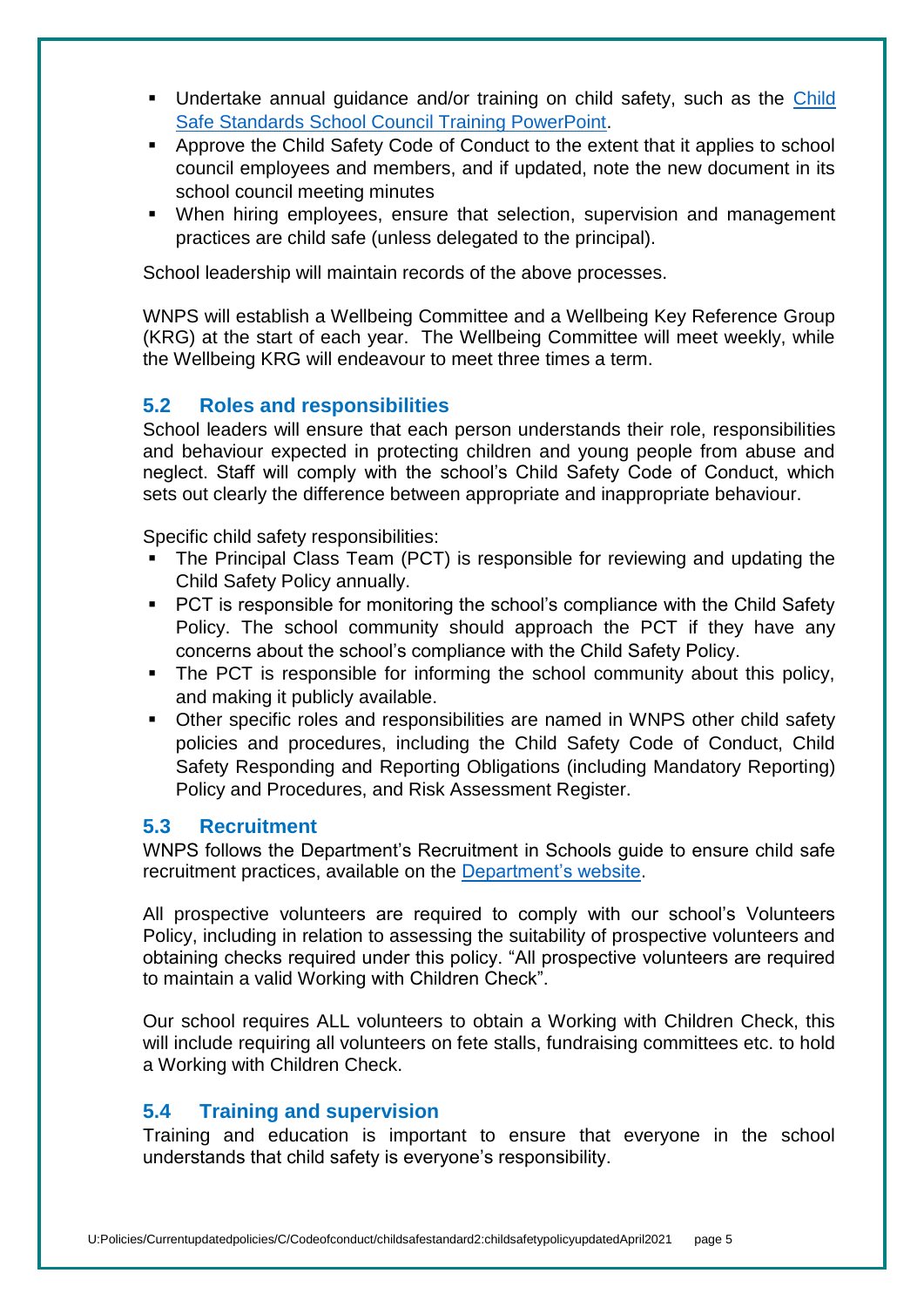Our school culture aims for all staff and volunteers (in addition to parents/carers and children) to feel confident and comfortable in coming forward with any allegations or suspicions of child abuse or child safety concerns. We train our staff and volunteers to identify, assess, and minimise risks of child abuse and to detect potential signs of child abuse. This training occurs annually or more often as required.

We also support our staff and volunteers through ongoing supervision to develop their skills to protect children from abuse, to promote the cultural safety of Aboriginal and Torres Strait Islander children and children from linguistically and/or diverse backgrounds, children in out of home care, international students, and the safety of children with a disability and vulnerable children.

New employees and volunteers will be inducted into the school, including by being referred to the Child Safety Policy (this document), the Child Safety Code of Conduct, and the Child Safety Responding and Reporting Obligations (including Mandatory Reporting) Policy and Procedures on the school website and with a hard copy. They will also be supervised regularly to ensure they understand our school's commitment to child safety, and that their behaviour towards children is safe and appropriate.

All employees of our school will be monitored and assessed via regular performance review to ensure their continuing suitability for child-connected work. Any inappropriate behaviour will be reported by school staff to the Principal or Assistant Principals and will be managed in accordance with our [Child Safety](https://www.willynthps.vic.edu.au/uploaded_files/media/child_safety_responding_reporting_obligations_updated_april_2021.pdf)  [Responding](https://www.willynthps.vic.edu.au/uploaded_files/media/child_safety_responding_reporting_obligations_updated_april_2021.pdf) and Reporting Obligations (including Mandatory Reporting) Policy and [Procedures](https://www.willynthps.vic.edu.au/uploaded_files/media/child_safety_responding_reporting_obligations_updated_april_2021.pdf) where required.

#### **5.5 Reporting a child safety concern or complaint**

The school has clear expectations for all staff and volunteers (including homestay providers) in making a report about a child or young person who may be in need of protection. All staff (including school council employees) must follow the school's Child Safety Responding and Reporting Obligations (including Mandatory Reporting) Policy and Procedures, including following the [Four Critical Actions for](https://www.education.vic.gov.au/Documents/about/programs/health/protect/FourCriticalActions_ChildAbuse.pdf)  [Schools](https://www.education.vic.gov.au/Documents/about/programs/health/protect/FourCriticalActions_ChildAbuse.pdf) if there is an incident, disclosure or suspicion of child abuse. Immediate actions should include reporting their concerns to DFFH Child Protection, Victoria Police and/or another appropriate agency and notifying the principal or a member of the school leadership team of their concerns and the reasons for those concerns.

WNPS will never prohibit or discourage school staff from reporting an allegation of child abuse. The school will always take action to respond to a complaint in accordance with the school's Child Safety Responding and Reporting Obligations (including Mandatory Reporting) Policy and Procedures. In accordance with Action 4 of the Four Critical Actions for Schools, WNPS will provide ongoing support for students affected by child abuse.

The Child Safety Responding and Reporting Obligations (including Mandatory Reporting) Policy and Procedures can be found on the school website [\(click here\)](https://www.willynthps.vic.edu.au/uploaded_files/media/child_safety_responding_reporting_obligations_updated_april_2021.pdf).

#### **5.6 Risk reduction and management**

WNPS believes the wellbeing of children and young people is paramount, and is vigilant in ensuring proper risk management processes, found in the school's risk assessment. The school recognises there are potential risks to children and young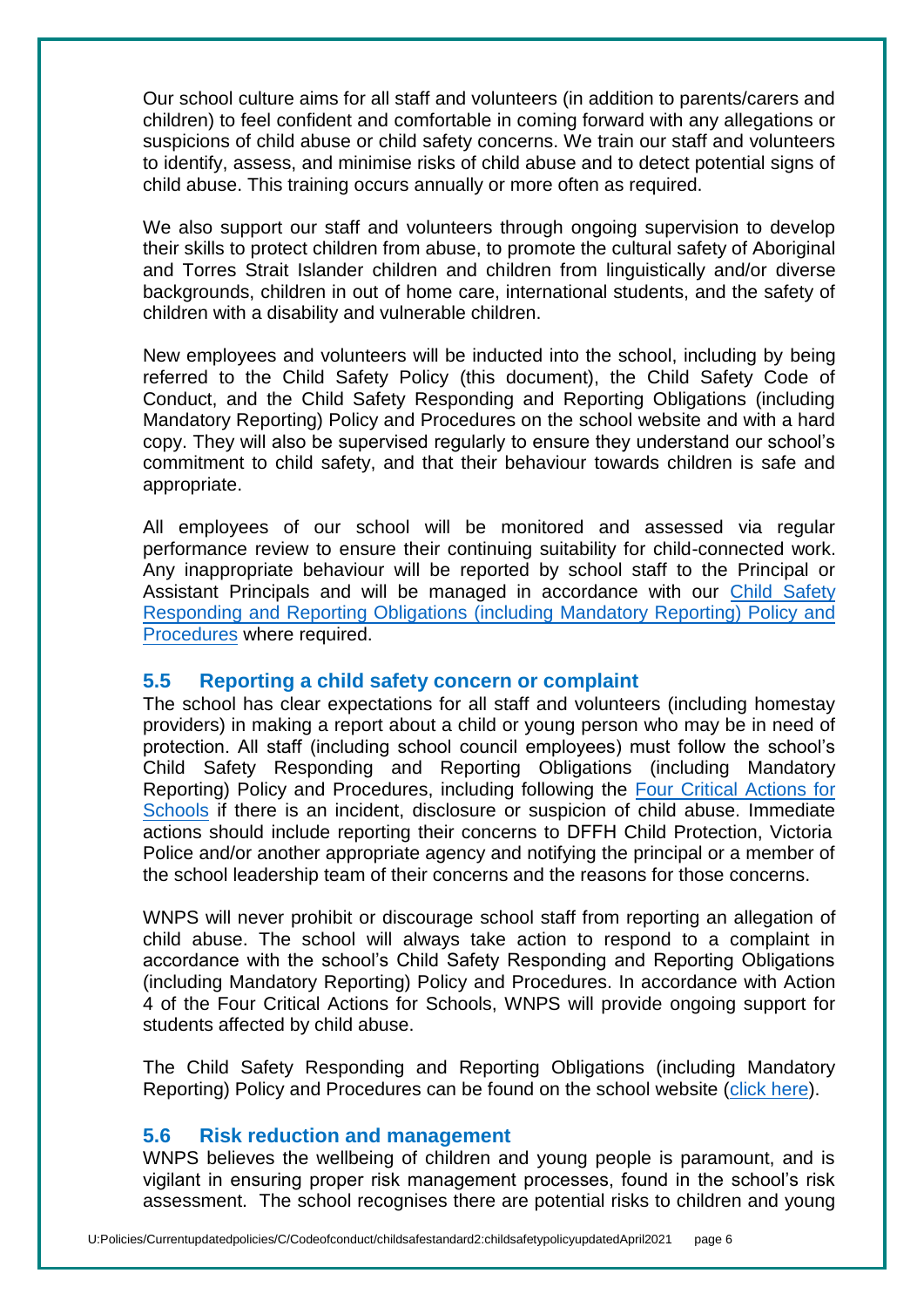people and will take a risk management approach by undertaking preventative measures.

We will identify and mitigate the risks of child abuse in school environments by taking into account the nature of each school environment, the activities expected to be conducted in that environment and the characteristics and needs of all children expected to be present in that environment.

WNPS monitors and evaluates the effectiveness of the actions it takes to reduce or remove risks to child safety, more information can be found in the school's risk assessment register.

- Child Safe Standards our commitment to child safety on display next to the Compass sign in/out kiosk.
- Poster 'Who Do I Talk To If I Don't Feel Safe at School?' posters located at all entry/exit doors and on display in the corridors and on the pin board outside the Butterfly Room.

# **5.7 Listening to, communicating with and empowering children**

WNPS has developed a safe, inclusive and supportive environment that involves and communicates with children, young people and their parents/carers. We encourage child and parent/carer involvement and engagement that informs safe school operations and builds the capability of children and parents/carers to understand their rights and their responsibilities. Our school is committed to supporting and encouraging students to use their voice to raise and share their concerns with a trusted adult at any time of need. Students can access information on how to report abuse through signage around the school. For example – PROTECT Everyone has the right to be safe & Who can I talk to if I'm feeling unsafe or have a concern.

When the school is gathering information in relation to a complaint about alleged misconduct with or abuse of a child, the school will listen to the complainant's account and take them seriously, check understanding and keep the child (and/or their parents/carers, as appropriate) informed about progress.

The school will promote the Child Safe Standards in ways that are readily accessible, easy to understand, and user-friendly to children, including:

- All of our child safety policies and procedures will be available for the students and parents to read on the school website and hardy copy is available at the general office.
- **PROTECT Child Safety posters will be displayed across the school.**
- School newsletters will inform students and the school community about the school's commitment to child safety, and strategies or initiatives that the school is taking to ensure student safety.
- age-appropriate discussion of child safety with students, students making and displaying their own child safety posters, the Four Critical Actions are actively taught to mandatory reporters and other school staff, the whole school is encouraged to contribute to risk assessment and mitigation.
- Resilience, Rights & Respectful Relationships Curriculum.

The school will use its health and wellbeing programs to deliver appropriate education to its students about:

**standards of behaviour for students attending the school;**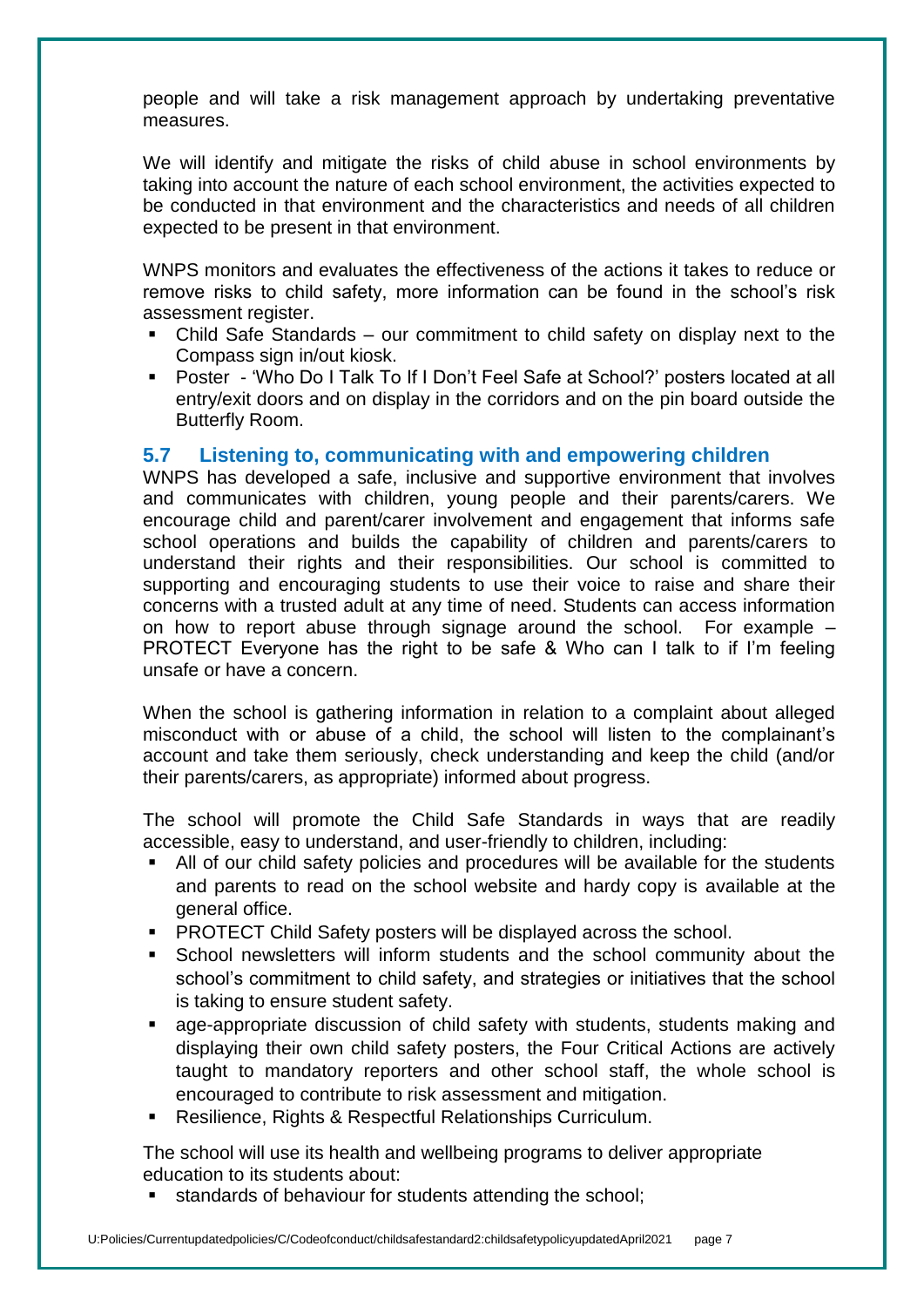- healthy and respectful relationships (including sexuality);
- resilience;
- child abuse awareness and prevention;
- anti-bullying programs i.e. Cool Calm Kids;
- **Family Life;**
- e-Smart education;
- Cyber-bulling information sessions;
- the Respectful Relationships Curriculum; and
- School Wide Positive Behaviours framework.

### **5.8 Communications**

This school is committed to communicating our child safety strategies to the school community through:

- Ensuring that the Child Safety Policy (this document), Code of Conduct, and the Child Safety Responding and Reporting Obligations (including Mandatory Reporting) Policy and Procedure are available on the school website or by hard copy at the general office.
- Once per term reminders in the school newsletter of our school's commitment to child safety
- Ensuring that child safety is a regular agenda item at school leadership meetings and staff meetings for discussion
- **Parent information sessions**
- **Induction processes for Volunteers, Staff and pre-service teachers.**

### **5.9 Confidentiality and privacy**

WNPS collects, uses and discloses information about particular children and their families in accordance with Victorian privacy law and other relevant laws. The principles regulating the collection, use and storage of information is included in the Department of Education and Training's [Schools' Privacy Policy.](https://www.education.vic.gov.au/Pages/schoolsprivacypolicy.aspx)

#### **6. Related policies and documents**

Related policies and documents include:

- [Child Safe Standard 3: Code of Conduct](https://www.willynthps.vic.edu.au/uploaded_files/media/child_safe_standard_3_updated_29th_april_2021.pdf)
- [Child Safety Responding and Reporting Obligations \(including Mandatory](https://www.willynthps.vic.edu.au/uploaded_files/media/child_safety_responding_reporting_obligations_updated_april_2021.pdf)  [Reporting\) Policy and Procedures](https://www.willynthps.vic.edu.au/uploaded_files/media/child_safety_responding_reporting_obligations_updated_april_2021.pdf)
- Risk assessment register
- **IDENTIFY [Identifying and Responding to All Forms of Abuse in Victorian Schools](https://www.education.vic.gov.au/Documents/about/programs/health/protect/ChildSafeStandard5_SchoolsGuide.pdf)**
- [Four Critical Actions for Schools](https://www.education.vic.gov.au/Documents/about/programs/health/protect/FourCriticalActions_ChildAbuse.pdf)
- [Recording your actions: Responding to suspected child abuse –](https://www.education.vic.gov.au/Documents/about/programs/health/protect/PROTECT_Schoolstemplate.pdf) A template for [Victorian schools](https://www.education.vic.gov.au/Documents/about/programs/health/protect/PROTECT_Schoolstemplate.pdf)
- **IDENTIFY 1** [Identifying and Responding to Student Sexual Offending](https://www.education.vic.gov.au/Documents/about/programs/health/protect/SSO_Policy.pdf)
- **[Four Critical Actions for Schools: Responding to Student Sexual Offending](https://www.education.vic.gov.au/Documents/about/programs/health/protect/FourCriticalActions_SSO.pdf)**
- [Policy and Advisory Library –](https://www.education.vic.gov.au/school/principals/spag/safety/Pages/dutyofcare.aspx) Duty of Care
- Policy and Advisory Library [Child Protection Reporting Obligations](https://www.education.vic.gov.au/school/principals/spag/safety/Pages/childprotectobligation.aspx)
- **[Schools' Privacy Policy](https://www.education.vic.gov.au/Pages/schoolsprivacypolicy.aspx)**